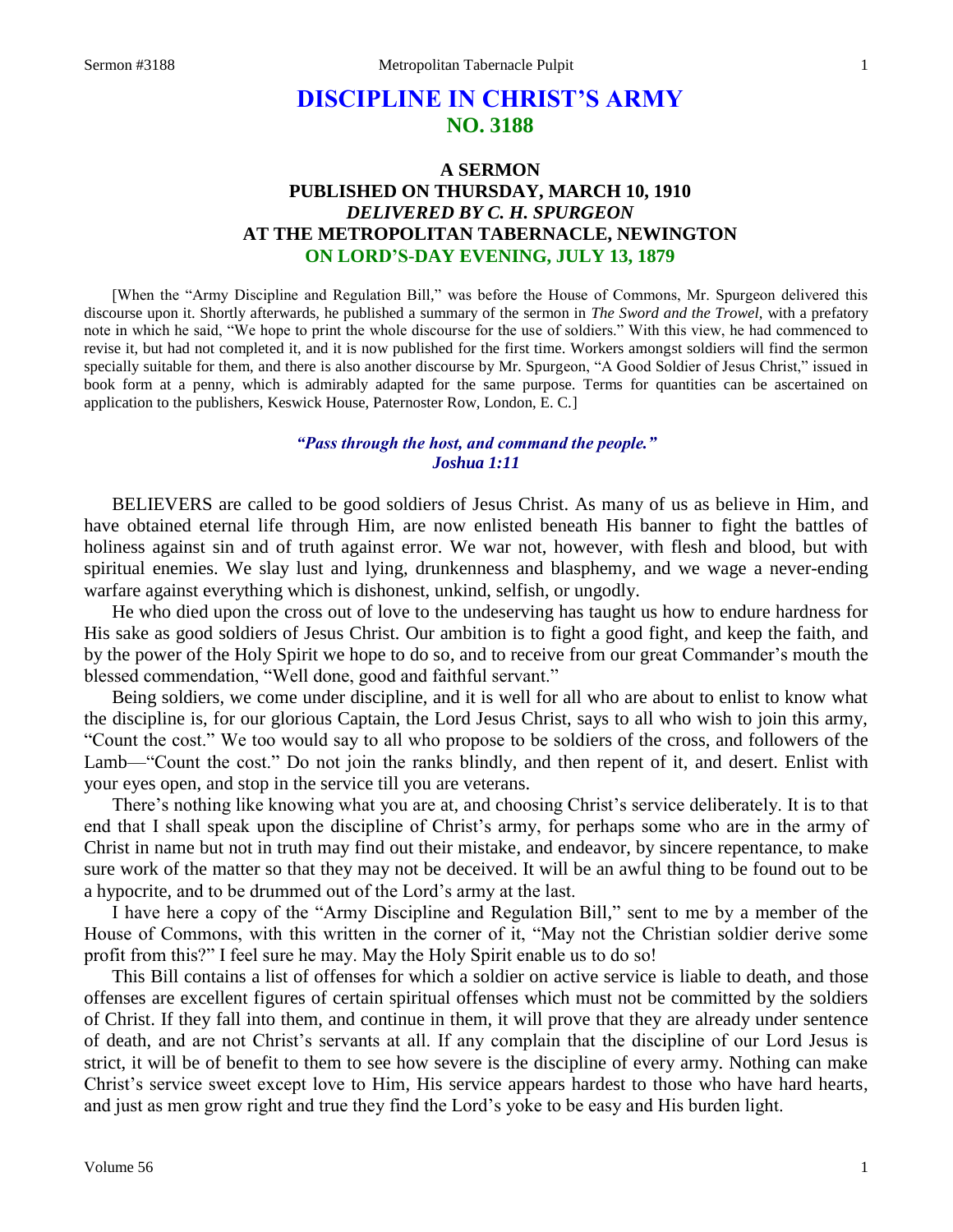Judging Christianity from the outside, it will always seem to unregenerate men a very strict Puritanical system, but judging it from the inside, when the heart is renewed, and the soul is charmed with the blessed person of the Divine Redeemer, we love our Lord's service, and find intense delight in it. We consent to His law that it is good, and we long with all our hearts to keep His statutes even to the end. We are glad to know what offenses are that we may pray to be kept from them for we would not willingly offend so good a Lord.

In this Bill, we read that "A Person subject to Military Law, when on Active Service, is punishable with Death, if he commits any of the following offences"—

**(1).** *"Shamefully abandons or delivers up any garrison, place, post, or guard, or uses any means to compel or induce any governor, commanding officer, or other person, shamefully to abandon or deliver up any garrison, place, post, or guard, which was the duty of such governor, officer, or person to defend."* 

This is a grievous offense in the church of God, and I am sorry to say that it has often been committed. We are put in trust with the Gospel of Jesus Christ, that is the citadel which we are to defend at all hazards, so what a sad thing it is when professed Christian ministers give up truth after truth in order to please the public! "Tell it not in Gath, publish it not in the streets of Askelon," that professed servants of Christ have betrayed the Gospel itself to the enemy. O you who follow the banner of Jesus, never do this! Defend it with your lives, die in the defense of it, as the martyrs did, but never be ashamed of it in any company.

You may not be an officer, and therefore you cannot give up a garrison or castle to the enemy, but you have your own post to guard, and take care that you do guard it. Never give up the Bible, no, not a leaf of it. Never give up prayer, stand sentry there, and let no man laugh you out of it. Whatever post the Lord Jesus commits to you, take care that you hold it till He comes, or till you, yourself, are called home to the heavenly headquarters.

Hold fast, as with a grip of steel, every doctrine which the Lord has taught you whether others approve of it or not. Hold fast also, and endeavor, by the aid of God's Spirit, to put into practice every precept of the Lord. Value the practical part of Christianity as well as the doctrinal, and prize them both beyond gold. Be not of the mind of those who say of Christ's rules, "These are of little consequence." No, your Master's command cannot be a trifle, and the spirit which thinks little of anything which Jesus commands is an evil spirit, and we must pray against it and strive against it.

Make it a matter of conscience to follow Jesus at all hazards whithersoever He goeth. Stand up for the Scriptures, and the true Gospel, and "contend earnestly for the faith once delivered to the saints." Do not give up a hair of the head of truth, nor let her enemies take away so much as a lace of her shoes.

I believe in the invincibility of truth. Only give truth time, and God being with her, she must prevail. I believe also in the invincibility of the church which is built upon the Rock Christ Jesus, and against which the gates of hell shall never prevail. I am quite willing to be in a minority upon a great many questions. I should not believe any more than I do even if everybody else believed it, and I should not be any the less confident of its truthfulness if it was accepted by only a hundredth or a thousandth part of those who now believe it.

Get hold of a truth, my dear brother or sister, and you have laid hold of that in which God dwells. Know your Bible thoroughly, and believe what the Bible reveals, and then, if there are arrayed against Biblical truth all the powers of Christendom, all the kings and princes and prelates and priests joined together, you may rest assured that they will only be as so much chaff driven before the wind. If they believe error, and advocate error, all their pomp and power will be but as the wind, and the earthquake, and the fire, in which God was not, but in your calm, quiet adherence to the truth of God with a tenacity that would brave even martyrdom rather than renounce what God has revealed to you in His Word, and by His Spirit, there is a power that must win in the long run, so hold to it, and be not afraid.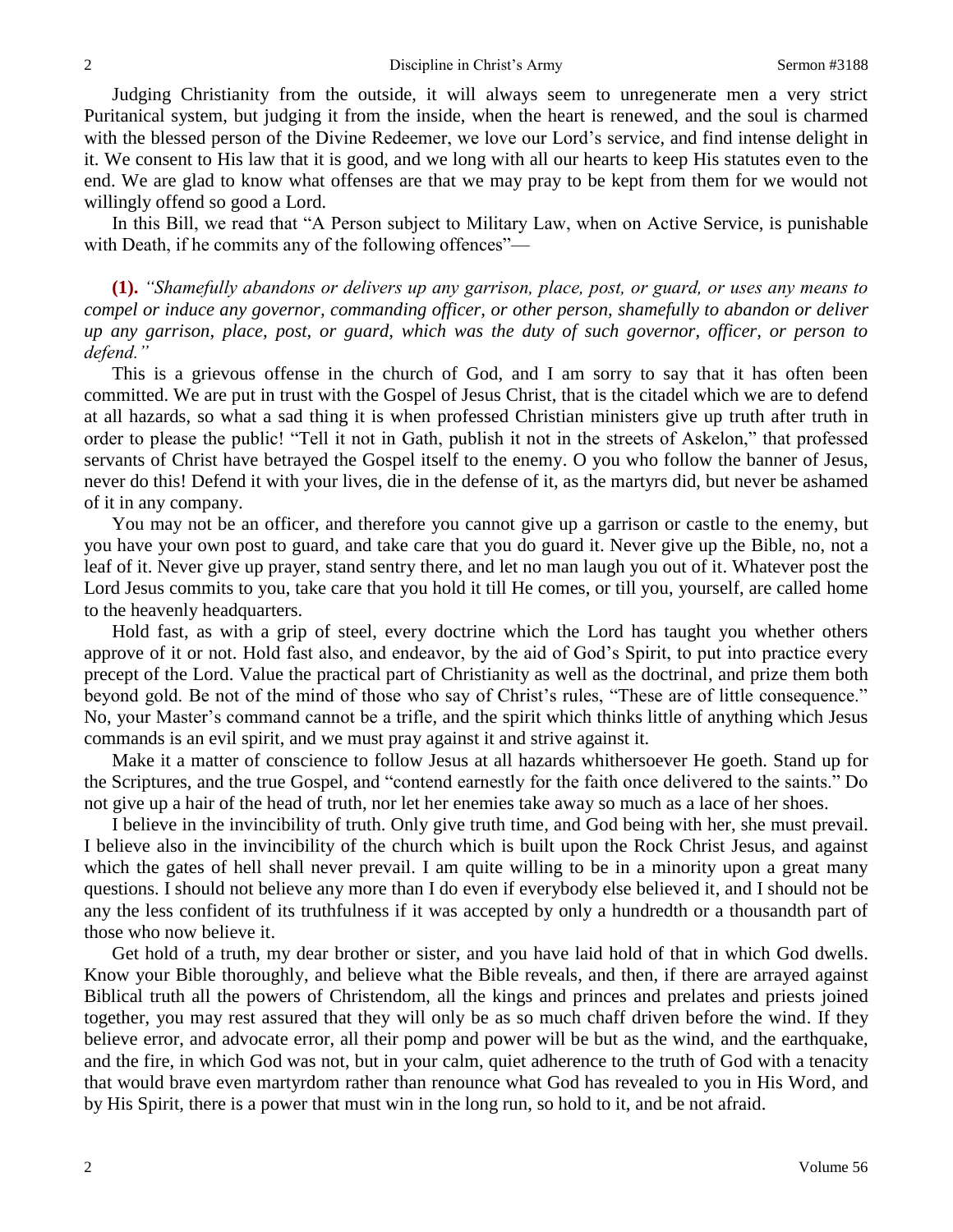**(2).** *"Shamefully casts away his arms, ammunition, or tools in the presence of the enemy."*

This is a terrible crime, indeed, in a Christian soldier. "Cast not away therefore your confidence, which has great recompense of reward." Never let go your shield of faith. Under ridicule and persecution, buckle it to your arm. Grip firmly that blessed sword of the Spirit, which is the Word of God, let no man take from you a single text of it. Speak up for the blessed truth, and stand to your gun, this will gall the enemy, and protect yourself. Rally to the colors, and wrap them around your heart when they seem to be in peril—I mean, the blood red colors of the cross of Christ.

Dear young brethren who love the Lord, I know you have a hard fight of it when you get among your fellow men who are so mean as to ridicule you, but never say "Die," never give up your faith, never yield to their sins, nor give them countenance by so much as joining in their laughter. Do not be misled by false teachers, but obey the Word of God, and follow that alone. Read it for yourselves, and what you see there lay hold upon, and let it be your religion. I have often said to myself—

> *"Should all the forms that men devise Assault my faith with treacherous art, I'd call them vanity and lies, And bind the Gospel to my heart."*

Let us, dear brethren and sisters in Christ, still hold without wavering to our confidence in the Gospel as God's great battle-axe and weapon of war. Let us be fully persuaded that this is the chosen instrument by which the Lord will glorify Himself, and subdue the nations of the earth.

We may take it for granted that God's providential dispensations will always tend in that direction, and that the ponderous wheels full of eyes are always revolving in such a way as to work out the eternal purposes of grace in the salvation of those whom Christ has redeemed, but for all that, *the* power which God mostly blesses is the energy of the Holy Ghost exerted through the preaching of the Gospel of Christ, not by kings and princes, or learned doctors or eloquent men, but through the Gospel as preached by humble and earnest believers, illustrated by gracious and holy lives, and supported by fervent and unceasing prayers.

So, beloved, have faith in the Gospel, do not put your confidence in anything that is not authorized by the New Testament, do not be so foolish as to use any means which are not in accordance with God's Word, and do not enter into any alliance with the world under the delusion that you will, by so doing, help the Gospel. Be satisfied that God is in the still small voice, and as He is there, give good heed to the message that He utters, and gad not about to seek any other ground of confidence, but be content with "Thus saith the Lord."

**(3).** *"Treacherously holds correspondence with or gives intelligence to the enemy, or treacherously or through cowardice sends a flag of truce to the enemy."*

This is another thing that Christian soldiers must never do. Their orders are clear, "Come out from among them, and be ye separate saith the LORD, and touch not the unclean thing." This battle of ours against sin admits of no truce whatever—no terms of compromise—no going a certain way with sinners in the hope of inducing them to come a little way with us. No, there must be nothing of the kind. Let the word "compromise" with regard to evil never even cross your thoughts. Our Lord and Master made no compromises. He told us that it would be better to pluck out our right eye and cut off our right hand rather than that they should cause us to offend.

Give your heart so fully up to Jesus, my beloved brother, that you are altogether separated from this world. Let the world know where you are, and what you are, and take care that you know where it is, and what it is. Be not, I pray you, conformed to this world, and on the other hand, never hide your religion. Do not ask for a truce with the enemy, for that would be treachery to your Lord. Remember that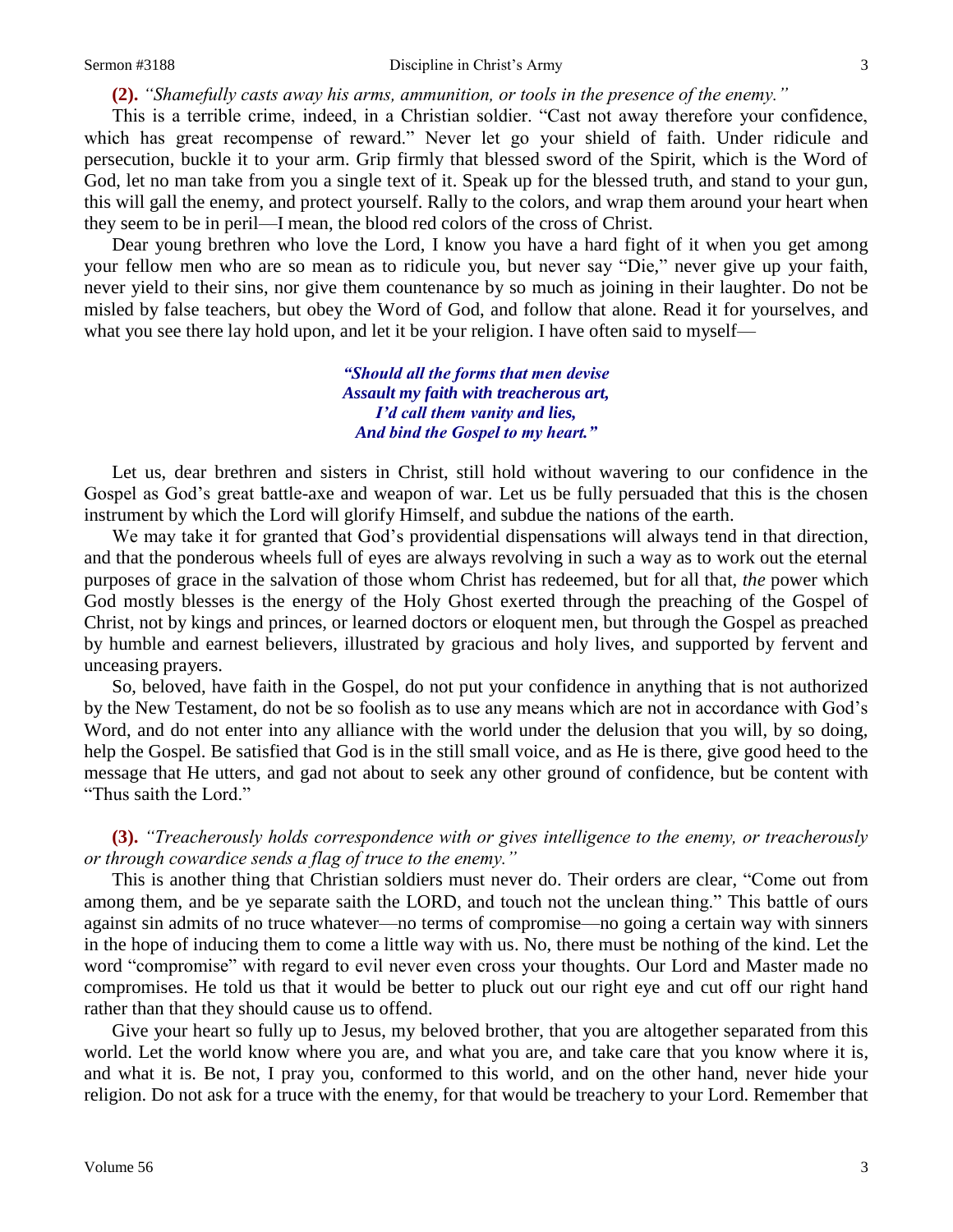solemn warning, "Whosoever will be a friend of the world is the enemy of God." That is no saying of mine, it is one of the faithful and true declarations of this inspired Book.

I must not stay to say more about this matter, though it is a most suggestive point.

### **(4).** *"Assists the enemy with arms, ammunition, or supplies, or knowingly harbours or protects an enemy not being a prisoner."*

Now, every professor who leads an inconsistent life furnishes Christ's enemies with "arms, ammunition, or supplies," for they say, "Ah, that is one of your Christians!" They fire that as a most deadly shot against us. They point to the ways of inconsistent professors, and they turn to us, and say, "That is what you Christians are." If they take one bad sovereign, they never think of saying that all the sovereigns in circulation are counterfeit, yet they might as well say that as declare that because here and there a professor is a hypocrite or inconsistent, therefore, we are all so. That is not true, yet it gives the enemy encouragement, and supplies him with ammunition when any of you who profess to be Christ's walk as you ought not to walk.

And then, dear friends, if we conceal any sin within our bosoms, this is knowingly harboring an enemy. If you who are supposed to be Christian people drink too much in secret—and there are some, not only men, but women who make a profession of Christianity, who sin in this way, and we must speak very plainly when this evil becomes as common as it is—you are knowingly harboring an enemy.

If, in your trade, you follow unrighteous customs—and there are plenty of tradesmen who do that and if you adopt their schemes though you profess to be a servant of the Lord Jesus Christ, you are knowingly harboring His enemy, and you are not worthy to be called a good soldier of Jesus Christ.

The enemy will get in if he can, but we must do all we can, and also cry to God to keep him out. You know that, on a cold winter's day, a man shuts the door, and lights a fire, and draws the curtains, and lists up the door, yet even then the cold gets in. So is it with sin, you may watch and guard against it as much as you like, but still, the cold will get in, but it is a very different kind of cold from that which would come in if you were to open the windows and doors, and let it in. That is what some do concerning sin. They keep no watch, no guard against it. They tempt the devil to tempt them, and those who do this, and thus knowingly harbor the enemy, are no true soldiers of Jesus Christ.

#### **(5).** *"Having been made a prisoner of war, voluntarily serves with or voluntarily aids the enemy."*

Now, young men, especially you who are members of this church or some other church, there are times when you get into a great fix. There are all round you persons who are opposed to true religion, and they begin by inviting you to do this, and that, and the other, and then they try to compel you to do as they wish. They make you, as it were, a prisoner of war, and they say, "You *shall* do so-and-so and so-and-so, we will make you do it." Or possibly, they suppose that if they use ridicule enough, or taunts and jeers enough, they will get the mastery over you.

Now is your time to play the man. You are taken, as it were, a prisoner of war, but do not forfeit your honor by voluntarily serving with or aiding the enemy. They want a song from you, do they? Well then, sing them one of the songs about Jesus, and they will soon want you to stop, but do not yield to their desire by singing the song of the worldling even if you know one. If you are Christ's true soldier, you will be most faithful in the hour of the greatest trial. But you will need to cry to the Strong for strength, and ask God to give you grace sufficient for every time of need.

Christian tradesmen are sometimes taken prisoners of war in this sense. They get into financial difficulties, and then it is suggested to them by Satan, "You must do so-and-so, you cannot help doing it. Of course, you would rather not do it, but under the circumstances, you cannot help yourself!" Do not do wrong, my brother, whatever the circumstances may be. Become a bankrupt, lose all that you have, and go to the workhouse rather than do the least wrong. It would be better to die in a ditch than to live and be rich with a guilty conscience.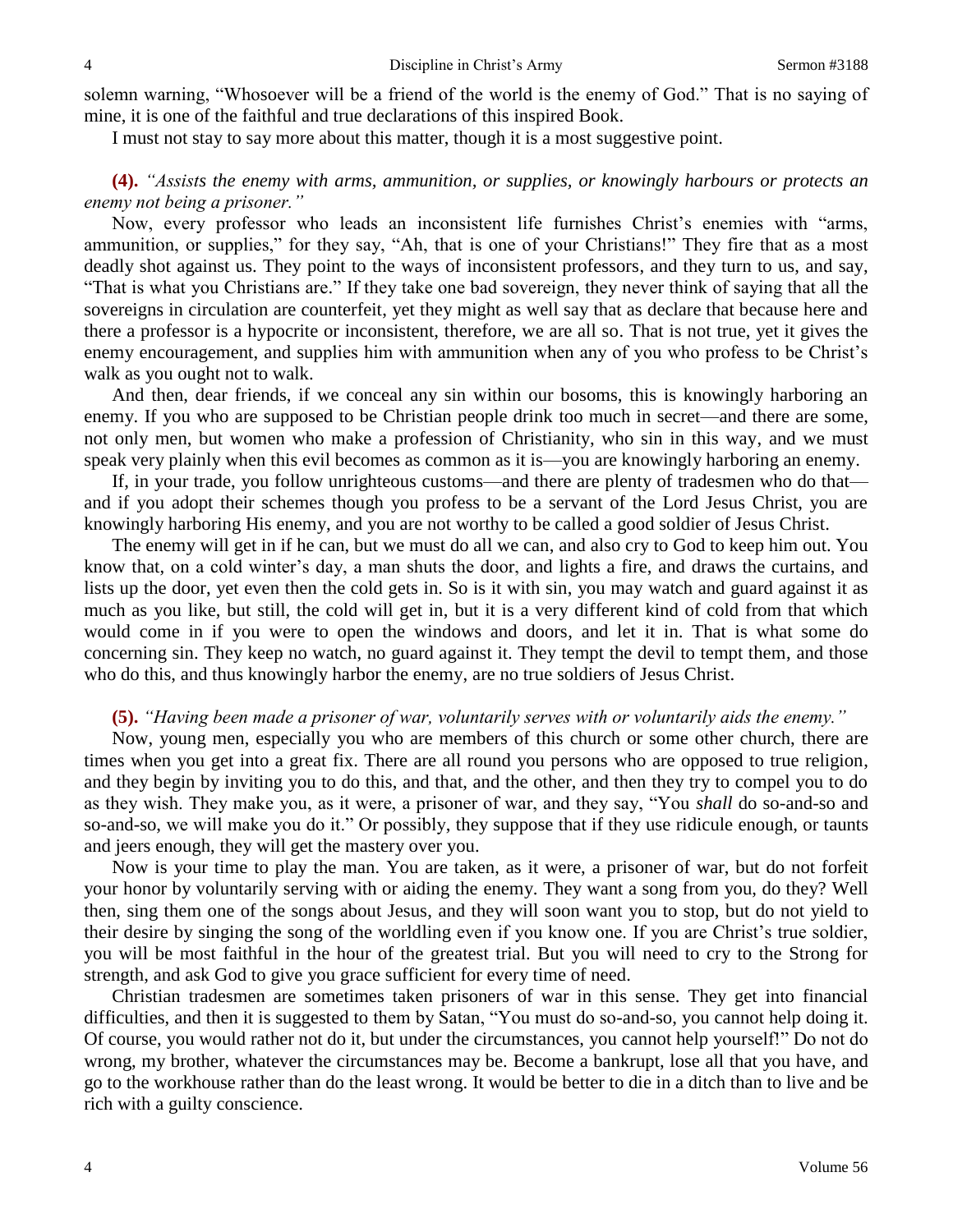#### Sermon #3188 Discipline in Christ's Army 5

As you love your Lord, I beseech you, by that precious blood of His that has redeemed you from all iniquity, do not "crucify the Son of God afresh, and put Him to an open shame," but stand fast, and having done all, still stand. God help any of you who are thus taken prisoners of war to avoid doing anything willingly against your prince, and thus aiding His enemy!

# **(6).** *"Knowingly does when on active service any act calculated to imperil the success of Her Majesty's forces or any part thereof."*

That is rather a strong clause, because it takes a very wide sweep, but brethren and sisters in Christ, we must not knowingly do anything calculated to imperil the success of our Master's cause. Will you try to think what a comprehensive clause this is? It may be that what you do will not actually imperil the success of Christ's cause. You may be too insignificant for your act to have any very great result, but still, if it is even calculated to have that effect, it is forbidden by the articles of war of Prince Emmanuel.

I will tell you of some things that I think are calculated to imperil the success of our Master's cause. There are some of you who have never been baptized, and who are not members of any Christian church. "Well," someone says, "I believe that I am a Christian, and that I can go to heaven without being baptized, or joining a church, or going to the communion table." Yes, I know that is what you think, but that course of conduct of yours is, in my opinion, calculated to imperil the success of Christ's cause.

If it is right for you to act thus, then every other Christian has as much right to act thus as you have, and suppose that everybody were to do as you are doing, there would be an end to the visible church of Christ, and to the maintenance of the visible ordinances of Christ, and this would be most perilous to the success of Christ's cause. Just think of that, I pray you, and if you are leaving undone that which you ought to do, or are doing anything which has a tendency to imperil the success of Christ's cause, repent of it, and forsake it, lest it should turn out that, after all, you are not a loyal subject and soldier in the army of King Jesus.

> *"Put on the Gospel armor, And watching unto prayer, Where duty calls, or danger, Be never wanting there."*

**(7).** *"Misbehaves or induces others to misbehave before the enemy."* 

I do not quite know what "misbehavior" of a soldier may mean, but I know that a Christian man should never misbehave himself, because he is always in the presence of the enemy. You must never say, "Oh, now, you know, I may do what I like for there is nobody looking." Is there not? Your great Captain is certainly looking, and it is frequently when men think they are least seen that they are the most observed.

The world has an eagle's eye for a Christian's faults. It tries to see faults where there are none, and where there are small faults, it is sure to magnify them. For my part, I am very glad it is so, and I say, let the world watch us, it will help us to be the more exact in our conduct. If we are ashamed to be seen anywhere, it must be because we have good reason to be ashamed, let us endeavor so to live that we need not be ashamed.

> *"Lord I desire to live as one Who bears a blood-bought name. As one who fears but grieving Thee, And knows no other shame.*

*As one by whom Thy walk below Should never be forgot; As one who fain would keep apart From all Thou lovest not."*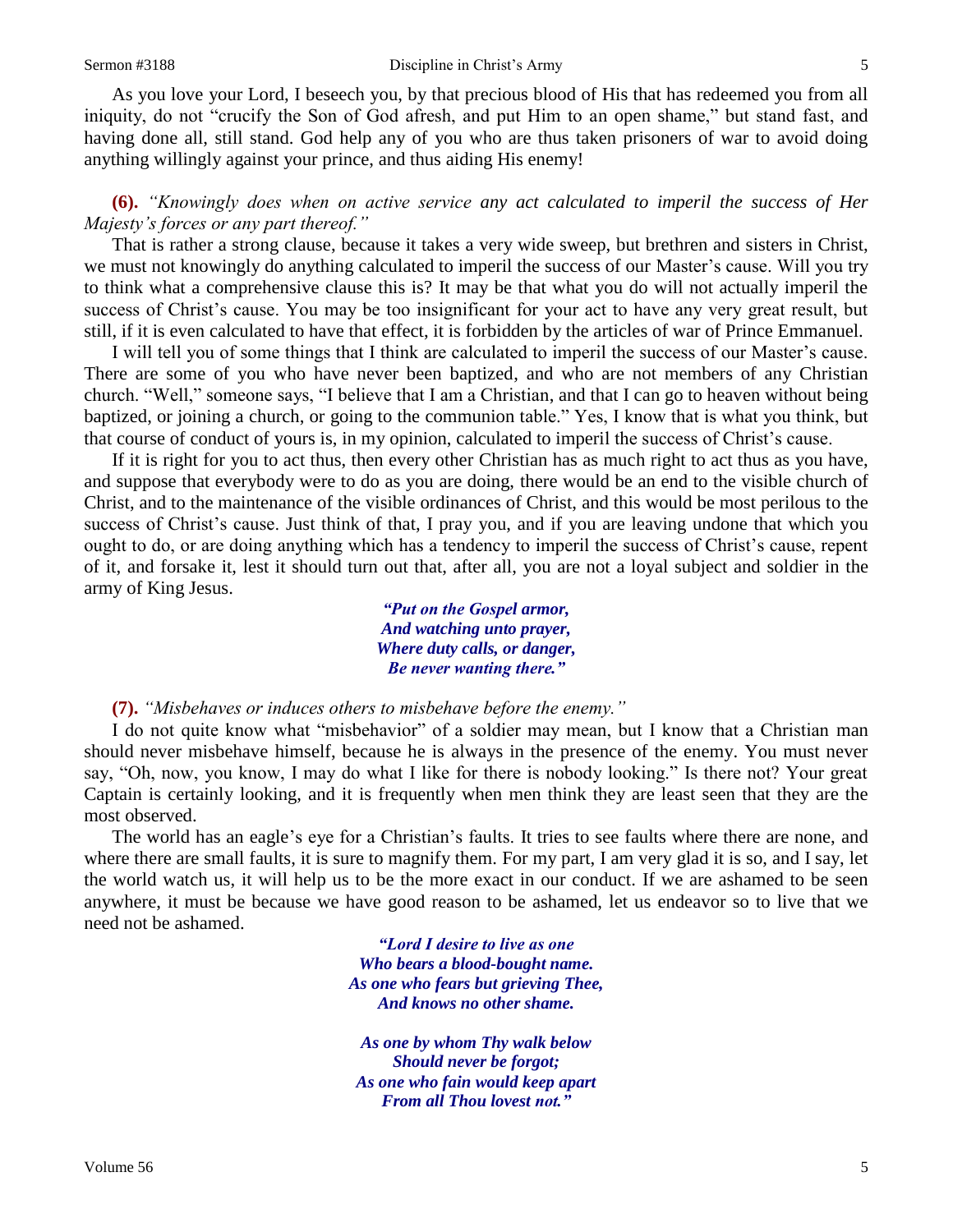When I was pastor at Waterbeach, there was a young man who joined the church, and who seemed to run well for a time, but the village feast came round, and there was a good deal of drunkenness and all sorts of low merriment. The young man went into the dancing room, but he had not been there many minutes before someone came to him, and said, "Don't you belong to Spurgeon?" He tried to deny it, but there were many others who knew it was true, and before long he was thrown out of the window. The world pitched him out as a hypocrite, and shortly afterwards, the church also turned him out as a hypocrite, so that he was disowned by both the church and the world, and I think that by the grace of God, this led him to a hearty and true repentance.

I was thankful that the worldlings kept such a watch over the members of my church that they would not see them acting wrongly without making them suffer for it, and I hope they will serve you in the same way if any of you try to act as that young man did. You must be one thing or the other, either wholly for Christ or wholly for His enemies. If you are not prepared to be out-and-out for Jesus Christ, do not pretend to enlist in His army. If you want to "hold with the hare, and run with the hounds," we shall certainly not ask you to join our ranks. There must be nothing of this kind of spirit among good soldiers of Jesus Christ. May God keep us free from it!

### **(8).** *"Leaves his commanding officer to go in search of plunder."*

Oh, dear! have I not known some who professed to be soldiers in Christ's army who have done this? They thought there was something to be gained elsewhere, so they left Christ "in search of plunder." There was one who did this in Paul's day, of whom the apostle wrote, "Demas has forsaken me, having loved this present world." "Oh, but!" says one, "would you not have me marry when there was money to be had, even though it was to a worldly man?" or "an ungodly woman?" You can do so if you want to leave Christ "to go in search of plunder."

"Would you not have me take a situation where I could get several hundreds of pounds a year even though I had to mix with ungodly men, and to do unrighteous things?" O you mean spirited wretch, how little are you worthy to be numbered among those who are descended from the martyrs for the truth! How little are you worthy to be amongst those who follow the Lamb whithersoever He goeth! The Lord teaches those who are really His people that "godliness with contentment is great gain," and therefore, for Christ's sake, they can afford to despise and lose all other so-called "gain."

"But," says one, "I don't know where we should be if we were so scrupulous and exact as that." I can tell you where you would be, you would be walking in the light as God is in the light, and you would have fellowship with Him, and you would be no loser by acting thus, but you would be a gainer all round, for Christ has assured you that no one shall leave houses, or lands, or husband, or wife, or children, for the kingdom of God's sake, who shall not receive manifold more in this present time, and in the world to come life everlasting. If you cannot lose for Christ, you have already lost Christ, for He said, "Whosoever doth not bear his cross, and come after me, cannot be my disciple." He who loves the world better than Christ loves not Christ at all. God save us from being of that character!

Time would fail me if I mentioned all the offenses specified in this list, so I will pass on to number fifteen in the Act—

# **(15).** *"By discharging firearms, drawing swords, beating drums, making signals, using words, or by any means whatever intentionally occasions false alarms in action, on the march, in the field, or elsewhere."*

It is a very great sin, on the part of Christian soldiers, to make false alarms to discourage and dispirit their fellow soldiers. There are some professors who seem to delight to tell us of a new discovery in science which is supposed to destroy our faith. Science makes a wonderful discovery, and straightaway we are expected to doubt what is plainly revealed in the Word of God. Considering that the so-called "science" is continually changing, and that it seems to be the rule for scientific men to contradict all who have gone before them, and that if you take up a book upon almost any science, you will find that it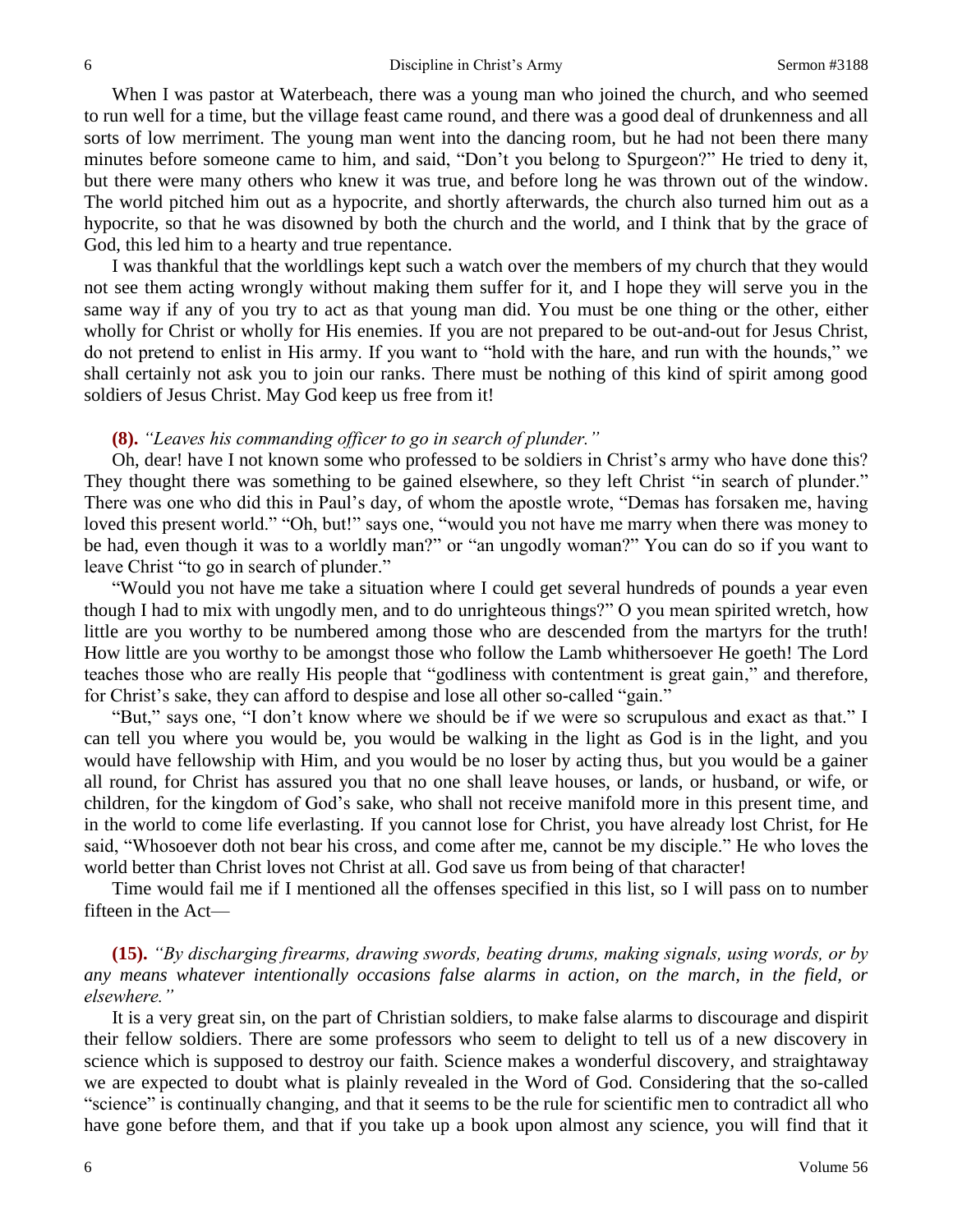largely consists of repudiations of all former theories, I think we can afford to wait until the scientific men have made up their minds as to what science really is.

In all events, we have no cause to be distressed concerning science, so let no Christian man's heart fail him, and let him not raise any alarm in the camp of Christ.

Some raise these alarms by slandering their fellow Christians. I will say very few words about this matter, but they must be very strong ones. That man is grossly guilty who makes up a lie or who reports a lie against one who is his brother in Christ. We are all faulty enough, but do let us go with the mantle of charity, and cover up the faults of others, and never expose them. Those who raise false alarms of this sort deserve to be tried by court martial, and to receive some very exemplary punishment for such a grave offense.

#### **(16).** *"Treacherously makes known the parole or watchword to any person not entitled to receive it; or without good and sufficient cause, gives a parole or watchword different from what he received."*

It is a great crime to give the wrong watchword to Christ's army. Our watchword is "blood." It is an offensive word to many people, but we know that without the shedding of blood there is no remission of sin. I pray God that every stone of this Tabernacle may tumble to its ruin, and every timber be shivered to atoms, before there should stand on this platform a man to preach who denies the substitutionary sacrifice of Jesus Christ, or who even keeps it in the background, for this is our watchword.

You shall know us among all professors by the emphasis which we lay upon atonement by the blood of Jesus Christ. Of the redeemed in glory we read, "These are they which came out of great tribulation, and have washed their robes, and made them white in the blood of the Lamb," and the saints on earth join in John's Doxology, "Unto him that loved us, and washed us from our sins in his own blood, and hath made us kings and priests unto God and his Father; to him be glory and dominion for ever and ever. Amen." "The precious blood of Jesus" is our watchword in life, and the password with which we hope to enter through the gates of death into eternal glory and blessedness.

> *"Dear dying Lamb, Thy precious blood Shall never lose its power, Till all the ransom'd church of God Be saved to sin no more."*

Further on in this list, I notice another suggestive crime—

**(18).** *"Being a sentinel, commits any of the following offenses; that is to say, sleeps or is drunk on his post; or leaves his post before he is regularly relieved."*

Paul wrote to the Thessalonians, "Let us not sleep, as do others; but let us watch and be sober," and this is one of the duties of every Christian, for all Christ's soldiers are sentinels, watchmen on the walls of Zion. Then again, it is our duty not to leave our post till we are regularly relieved. Do you not think that some teachers leave the Sunday school before they are regularly relieved? I think they do. There are some who get tired of the work, and leave it. I do not think you can truthfully say that you are regularly relieved of any work until you find a suitable successor, and I hope that some of us will never be regularly relieved until we close our eyes in death. Our prayer is that we may die in harness—

> *"Our body with our charge lay down, And cease at once to work and live."*

Who wishes to be regularly relieved from Christ's service except it is by receiving his crown and entering into his rest?

> *"The land of triumph lies on high, There are no fields of battle there;*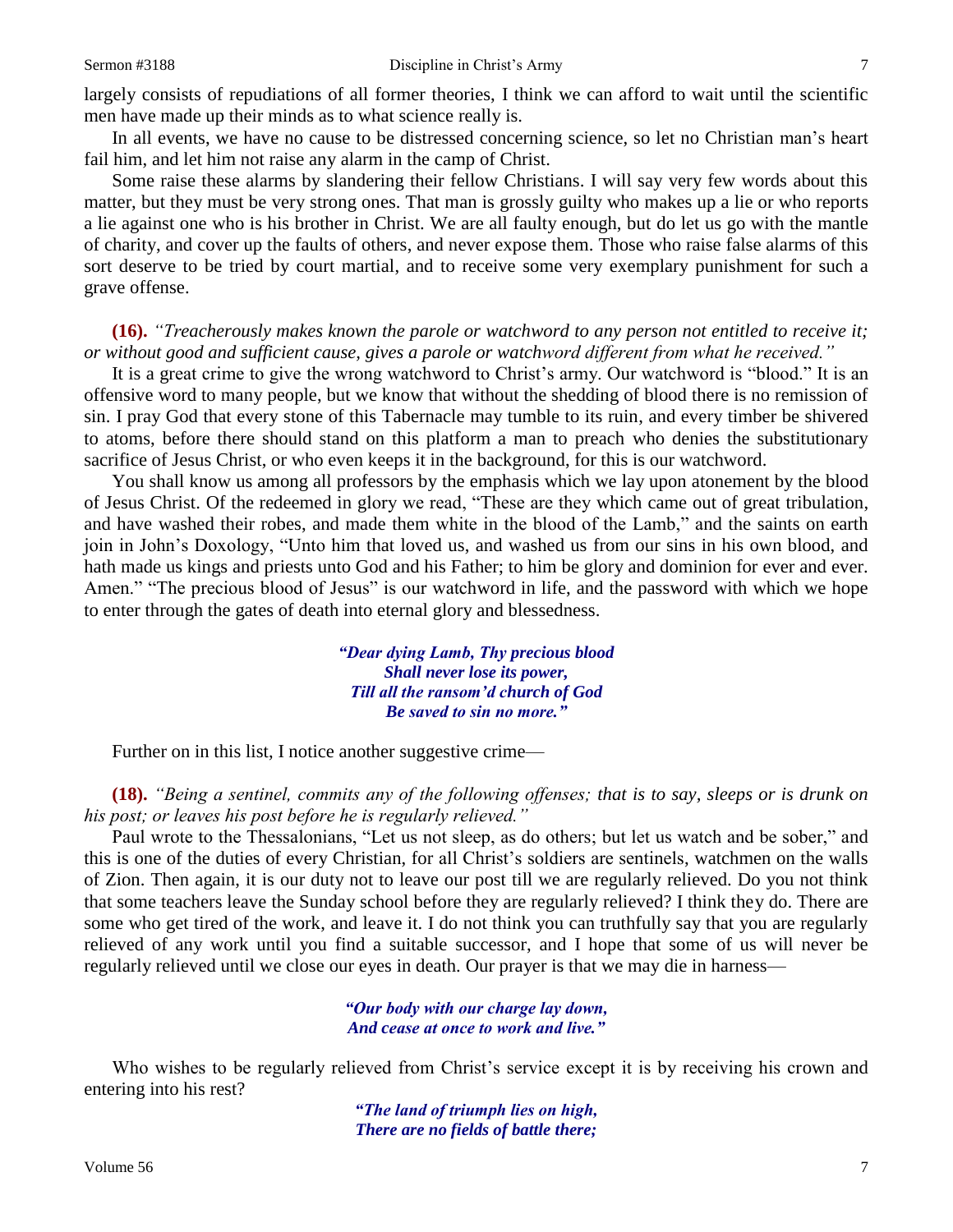*Lord, I would conquer till I die, And finish all the glorious war.*

*Let every flying hour confess I gain Thy Gospel fresh renown; And when my life and labors cease, May I possess the promised crown!"*

Still further on, I notice that this is put down—

#### **(23).** *"Disobeys any lawful command given by his superior officer in the execution of his office."*

I know of only one superior Officer in Christ's army, and that is our blessed Lord and Master, Jesus Christ, the Captain of our salvation. He said to His disciples, "One is your Master; even Christ, and all ye are brethren," and He also said to them, "A new commandment I give unto you, That ye love one another; as I have loved you, that ye also love one another." Mind that you do not disobey that command of your superior Officer, "Love one another."

Be true brethren to one another. You know that when Jesus had washed His disciples' feet, He said to them, "If I then, your Lord and Master, have washed your feet; ye also ought to wash one another's feet." Imitate this action of your Captain by rendering any service that you can to those who are your brethren in Christ. Seek their good for edification, and be not easily provoked, but abound in that charity which "thinketh no evil; beareth all things, believeth all things, hopeth all things, endureth all things."

Keep every command of your Master. I put the question to the conscience of every one of you who profess to be Christ's soldiers—Is there any one of His commands that you know of that you have not kept? I will not mention one even if I could do so, but I ask you whether there is one command of Christ, which you know is His command, which you have not kept? You may think that the command is only a little one, but the spirit which thinks it is little is not a little evil, but a great evil.

If you get a small stone in your boot, you know how it affects you in walking, and a little thing on the conscience, no matter how little it is, causes great trouble in a Christian's life. Blisters, and very painful ones, will be upon the spiritual foot if there be either an omission or a commission that is knowingly indulged in contrary to the command of Christ. We are not saved by our works, but when we are saved, we are saved from sin, saved from disobedience, saved from unholiness, saved from selfishness, saved in order that we may live no longer unto ourselves, but unto Him that loved us, and gave Himself for us.

**(25 & 26).** The last two articles in the list are these—*"Deserts or attempts to desert from Her Majesty's Service; persuades, endeavors to persuade, procures, or attempts to procure, any person subject to military law to desert from Her Majesty's Service."* 

Brothers and sisters, you and I, when we enlisted in Christ's army, entered it for life, did we not? I never believed in any system of salvation which comes to an end. There are some who believe that you may be saved today and lost tomorrow. Well, if they like that sort of salvation, they are welcome to it. I do not want it, nor would I have it as a gift. But the salvation that I received when I believed in Jesus Christ, was everlasting salvation, that salvation of which the apostle writes to the Hebrews, "that by two immutable things, in which it was impossible for God to lie, we might have a strong consolation, who have fled for refuge to lay hold upon the hope set before us."

Many of us, like Paul, bear in our body the marks of the Lord Jesus. Does anyone ask, "Where are those marks?" Well, some of us have the watermark which has been buried with Christ by baptism into death. That is the outside mark, and then in our hearts we have another mark, which the Spirit put upon us in that day when we passed from death unto life by His regenerating power. If these marks are really on us, and in us, we shall never desert from our Lord's service, but shall be faithful even unto death.